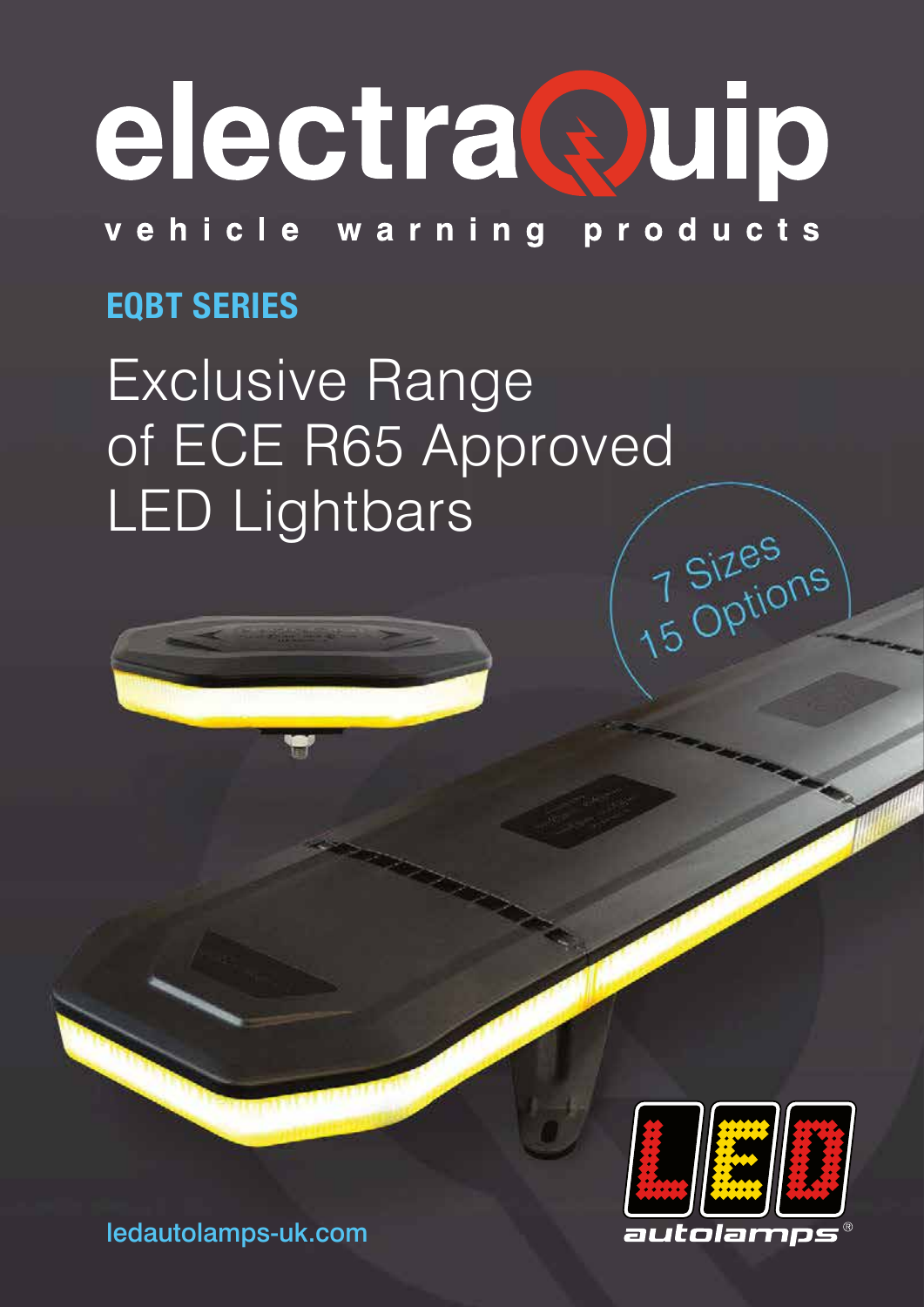## **EQBT SERIES Single-Bolt and Magnetic Mount Minibars Single-Bolt and Magnetic Mount Minibars**





#### **EQBT417R65A R65** Single-Bolt LED Minibar **EQBT417R65A R65** Single-Bolt LED Minibar

•10-30VDC •IP67 ingress protection •2 year warranty •18 flash patterns, including; rotating, single (R65), quad •Easy-fit hollow bolt cable fixing



•10-30VDC •IP67 ingress protection •2 year warranty •18 flash patterns, including; rotating, single (R65), quad •3m cable with cigar plug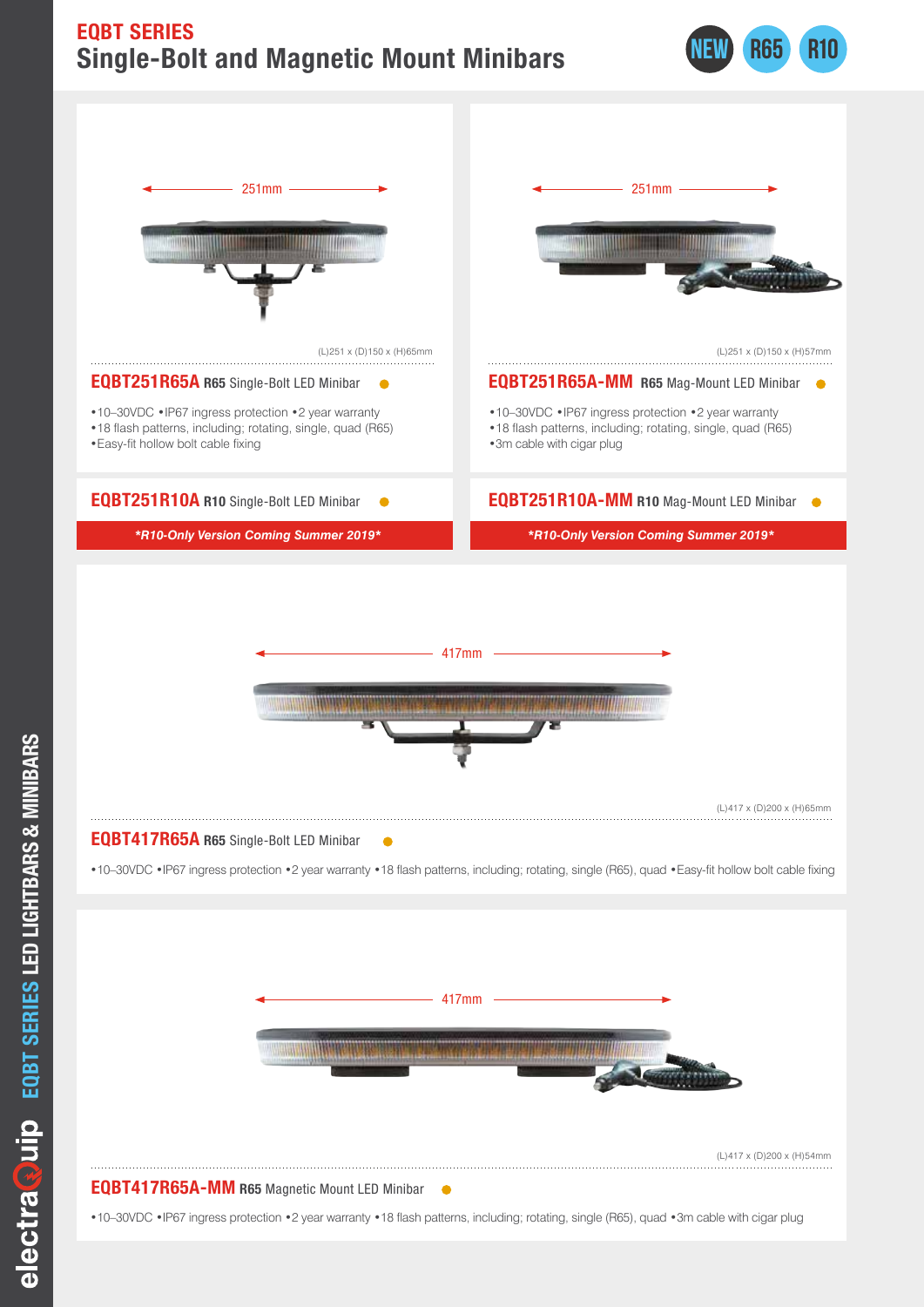## **Fully Populated Lightbars Fully Populated Lightbars EQBT SERIES**



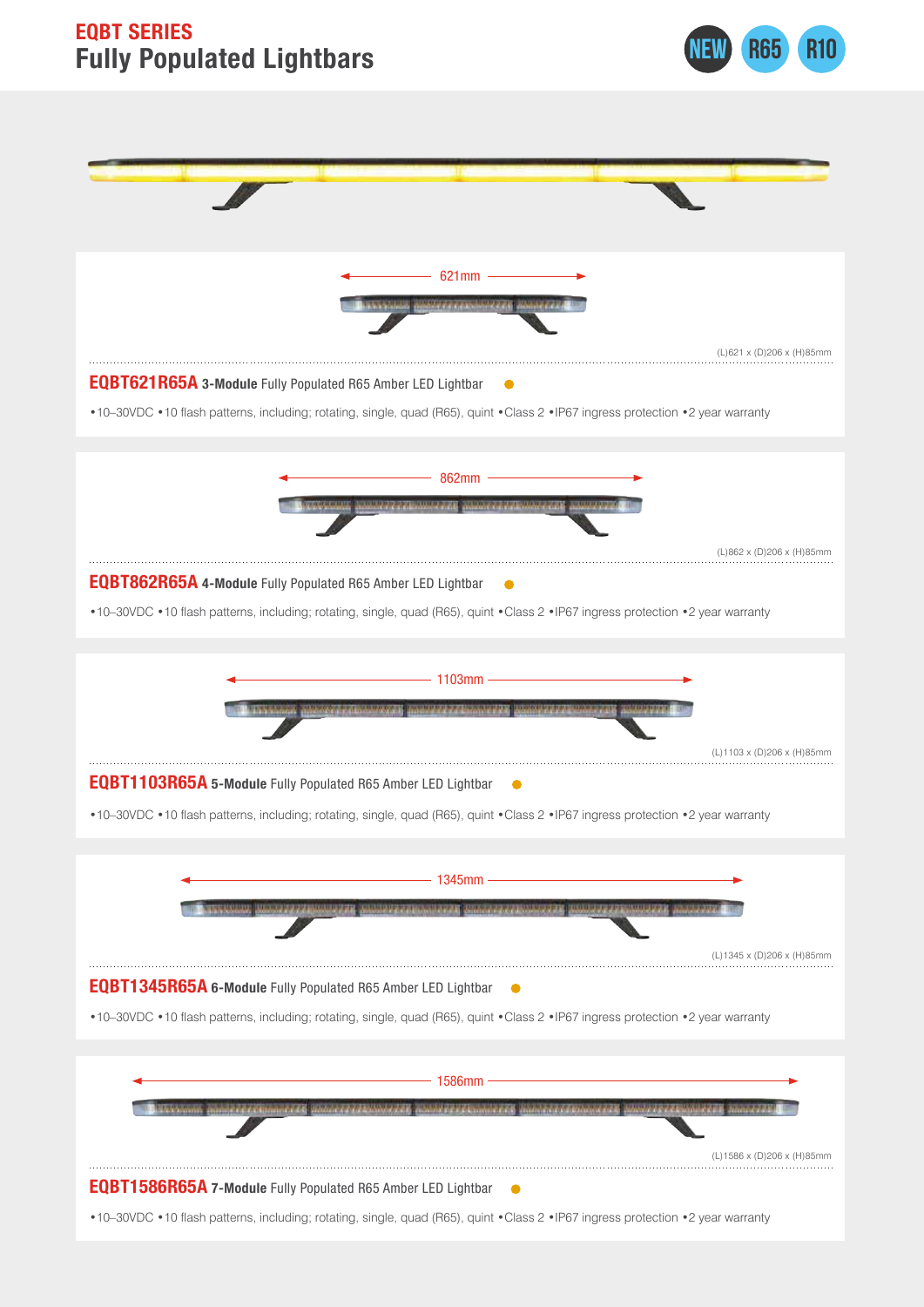### **EQBT SERIES End Module Populated Lightbars**



**NEW R65 R10**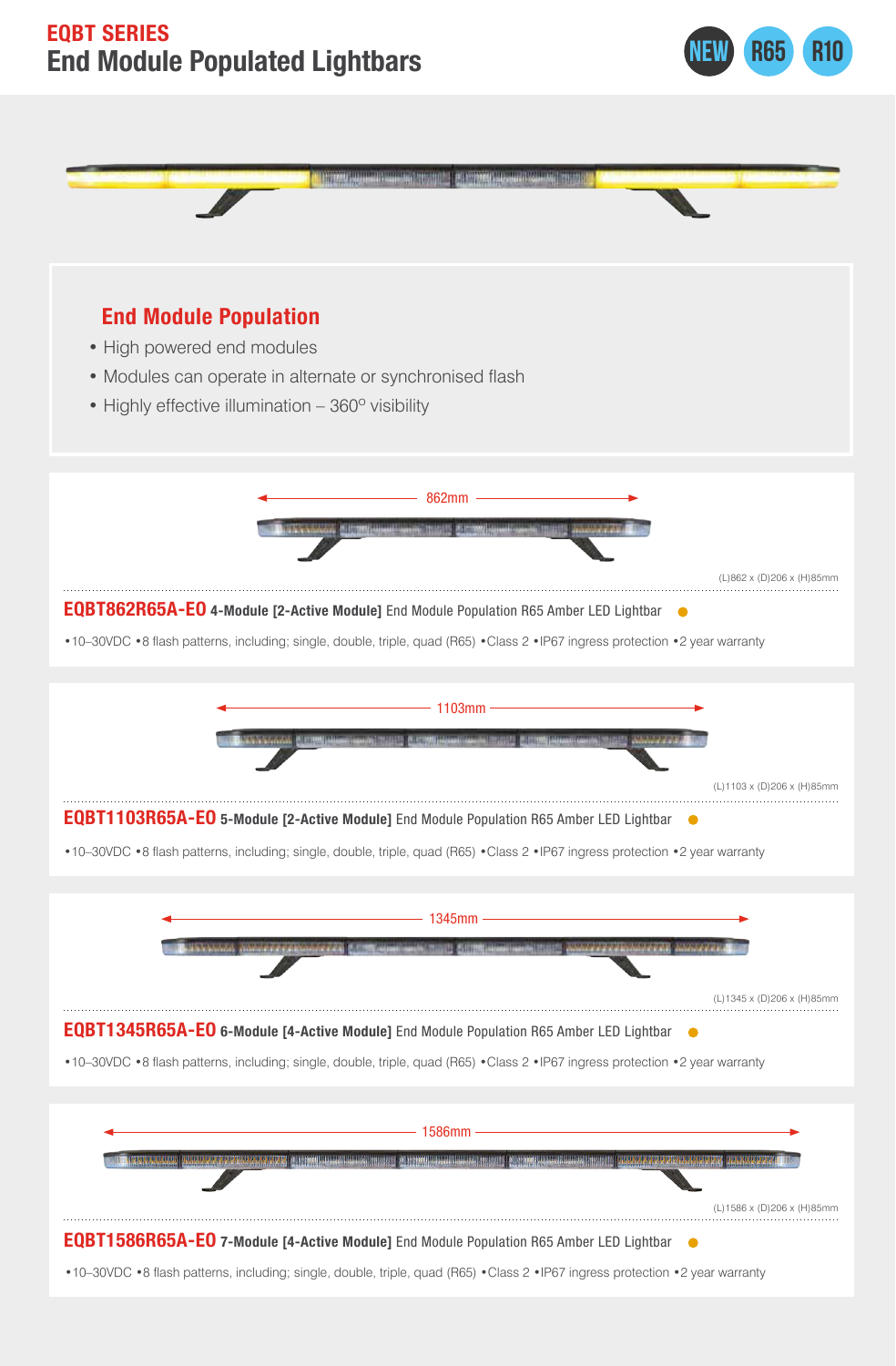# **EQBT SERIES High Power R65 LED Lightbars EQBT SERIES High Power R65 LED Lightbars**

• Two illuminated options available: • Two illuminated options available:





- Strong and durable polycarbonate lens Strong and durable polycarbonate lens
- Super-clear optics for intense, long-distance light output Super-clear optics for intense, long-distance light output

**high-intensity** amber LEDs

**•** 2.5m sheathed cable

- Fully resistant to dust and water ingress – **IP67 rated** Fully resistant to dust and water ingress – **IP67 rated**
- Hi/low intensity levels; class 2 approval Hi/low intensity levels; class 2 approval
- Fully approved to **ECE R65** • Fully approved to **ECE R65**
- 2.5m sheathed cable







- **High-stability** 4-point pressed steel mounting brackets with **High-stability** 4-point pressed steel mounting brackets with integrated lanyard points – fixings and gaskets included  $\ll \gg$
- **Highly impact resilient** black polycarbonate housing cover **Highly impact resilient** black polycarbonate housing cover